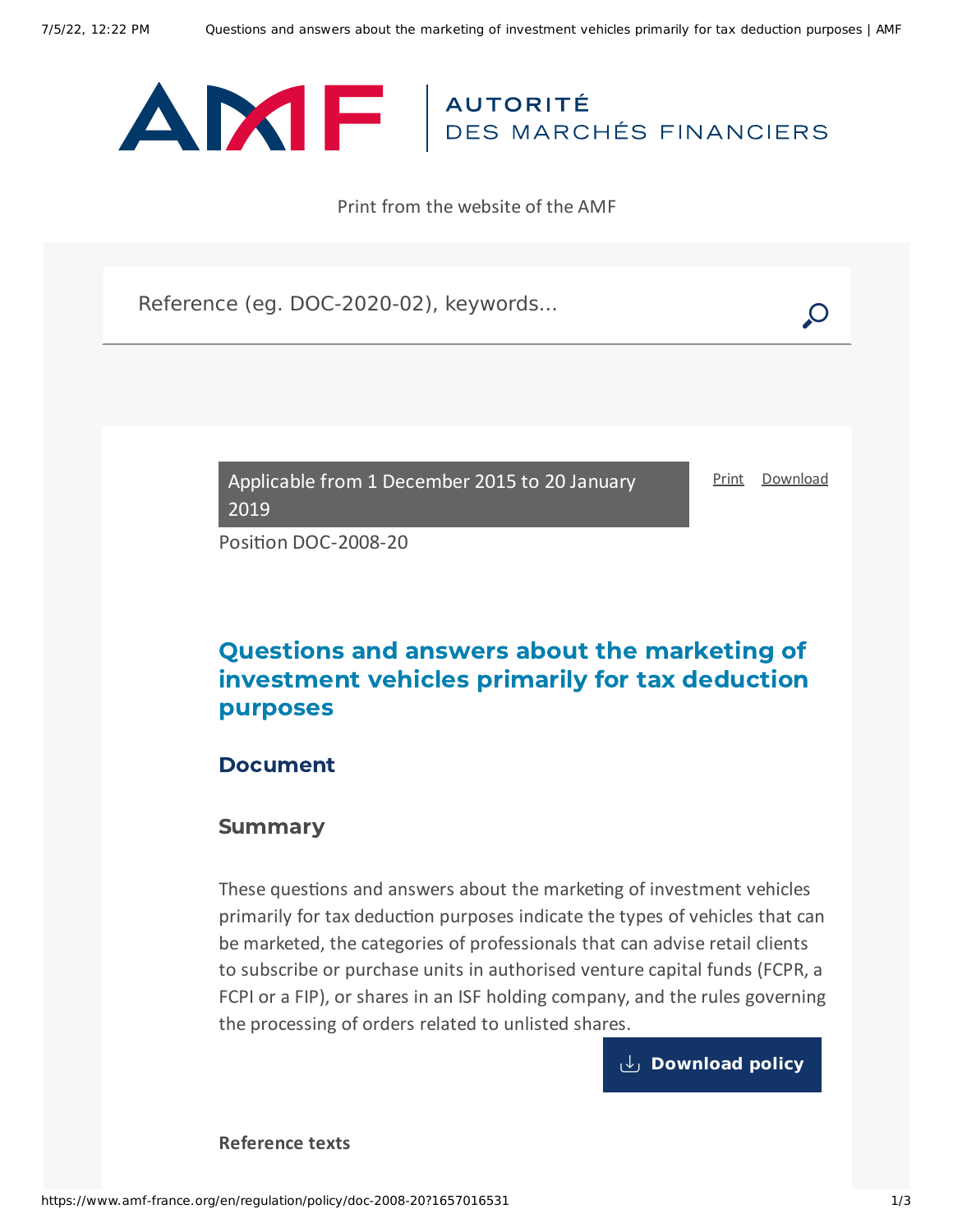7/5/22, 12:22 PM Questions and answers about the marketing of investment vehicles primarily for tax deduction purposes | AMF

 $\blacktriangleright$  Article D.321-1 of the [Monetary](https://www.legifrance.gouv.fr/affichCodeArticle.do?idArticle=LEGIARTI000029723798&cidTexte=LEGITEXT000006072026&dateTexte=20151120&oldAction=rechCodeArticle&fastReqId=1601092316&nbResultRech=1) and Financial Code (in French only)  $\heartsuit$ 

# Archives

#### From 15 April 2008 to 30 November 2015 | Position [DOC-2008-20](#page-1-0)  $\vee$

## **Questions and answers about the marketing of investment vehicles primarily for tax deduction purposes**

<span id="page-1-0"></span>These questions and answers about the marketing of investment vehicles primarily for tax deduction purposes indicate the types of vehicles that can be marketed, the categories of professionals that can advise retail clients to subscribe or purchase units in authorised venture capital funds (FCPR, a FCPI or a FIP), or shares in an ISF holding company, and the rules governing the processing of orders related to unlisted shares.

**[Download](https://www.amf-france.org/sites/default/files/doctrine/en/Position/DOC-2008-20/1.2/Questions%20and%20answers%20about%20the%20marketing%20of%20investment%20vehicles%20primarily%20for%20tax%20deduction%20purposes.pdf) policy**

### **Reference texts**

- $\Box$  L.321-1 of the [Monetary](http://www.legifrance.gouv.fr/affichCode.do;jsessionid=70B4804348ECA5B6EA6913D3AAF873D2.tpdjo17v_1?idSectionTA=LEGISCTA000006154448&cidTexte=LEGITEXT000006072026&dateTexte=20120403) and Financial Code (in French only)  $\Box$
- L.341-10 of the [Monetary](http://www.legifrance.gouv.fr/affichCode.do;jsessionid=70B4804348ECA5B6EA6913D3AAF873D2.tpdjo17v_1?idSectionTA=LEGISCTA000006170847&cidTexte=LEGITEXT000006072026&dateTexte=20120403) and Financial Code (in French only)  $\mathbb C$
- $\blacktriangleright$  Article 314-57 of the General [Regulation](https://reglement-general.amf-france.org/eli/fr/aai/amf/rg/article/314-57//notes/en.html)  $\mathbb{C}$

Legal information:

Head of publications: The Executive Director of AMF Communication Directorate. Contact: